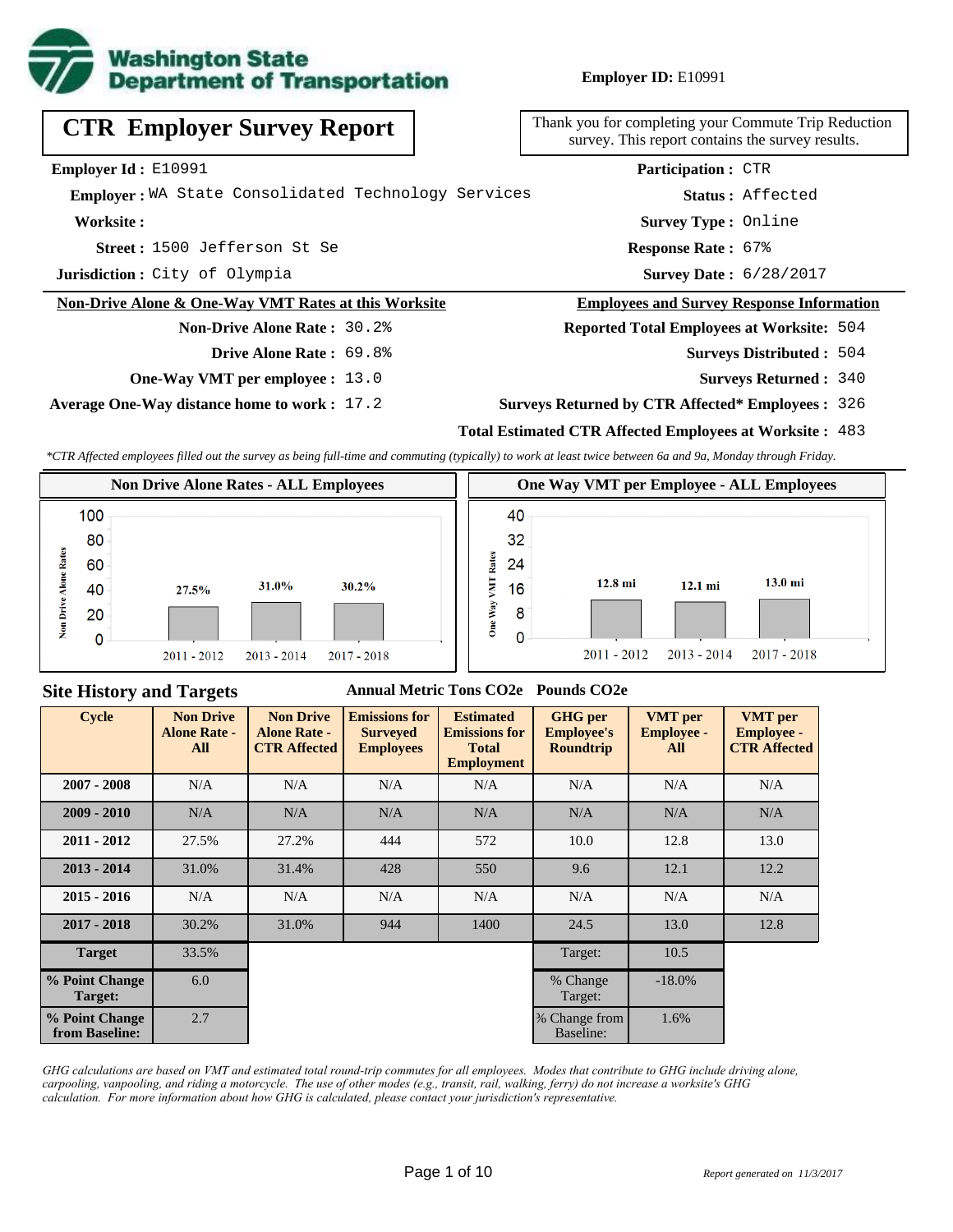# **Washington State<br>Department of Transportation**

## **Commute Trips By Mode - All Employees**

**Q.4: Last week, what type of transportation did you use each day to commute TO your usual work location? (Mode used for the longest distance.)**



| Drive Alone *                            | 1,141        | 69.8%   | 68.9%   | 275          | 80.9%   | 80.0%   |
|------------------------------------------|--------------|---------|---------|--------------|---------|---------|
| Carpool*                                 | 146          | 8.9%    | 10.5%   | 40           | 11.8%   | 15.8%   |
| <b>Vanpool</b>                           | 74           | 4.5%    | 6.1%    | 18           | 5.3%    | 6.7%    |
| <b>Bus</b>                               | 72           | 4.4%    | 6.1%    | 23           | 6.8%    | 7.9%    |
| Rail                                     | $\mathbf{0}$ | 0.0%    | 0.0%    | $\mathbf{0}$ | $0.0\%$ | 0.0%    |
| <b>Bike</b>                              | 57           | 3.5%    | 2.1%    | 19           | 5.6%    | 3.6%    |
| <b>Walk</b>                              | 24           | 1.5%    | 1.4%    | 6            | 1.8%    | 1.8%    |
| <b>Telework</b>                          | 57           | 3.5%    | 2.9%    | 49           | 14.4%   | 12.1%   |
| <b>CWW</b>                               | 46           | 2.8%    | 1.6%    | 43           | 12.6%   | 7.9%    |
| <b>Boarded Ferry with</b><br>Car/Van/Bus | 3            | 0.2%    | $0.0\%$ | 1            | 0.3%    | $0.0\%$ |
| <b>Used Ferry As Walk</b><br><b>On</b>   | $\theta$     | $0.0\%$ | 0.0%    | $\mathbf{0}$ | $0.0\%$ | $0.0\%$ |
| <b>Other</b>                             | 14           | 0.9%    | 0.3%    | 6            | 1.8%    | 1.2%    |

*\* Motorcycle-1 is now included in Drive Alone and Motorcycle-2 is included in Carpool. Information about these trips is still available by request.*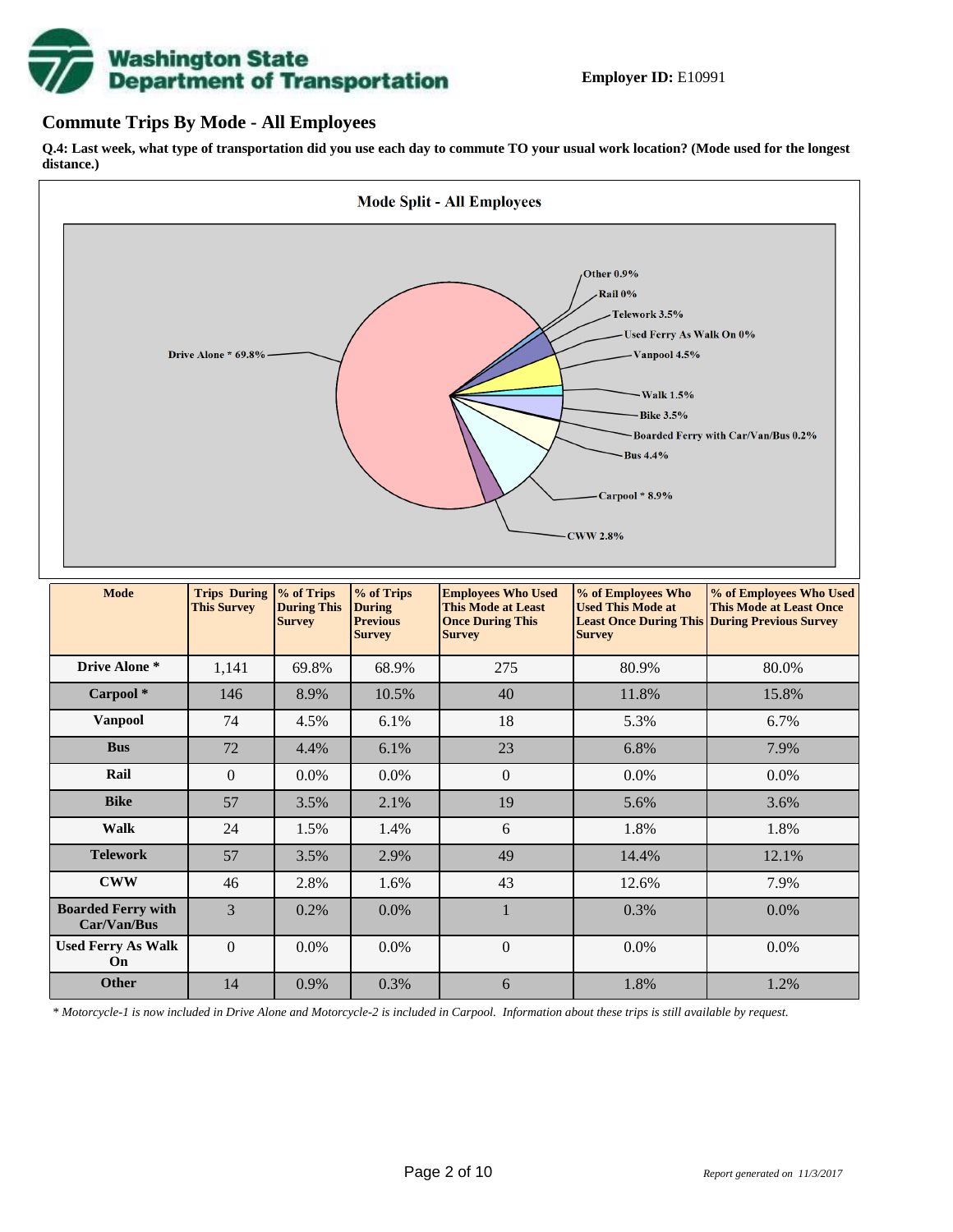

## **Commute Trips By Mode - Affected Employees**

**Q.4: Last week, what type of transportation did you use each day to commute TO your usual work location? (Mode used for the longest distance.)**



*\* Motorcycle-1 is now included in Drive Alone and Motorcycle-2 is included in Carpool. Information about these trips is still available by request.*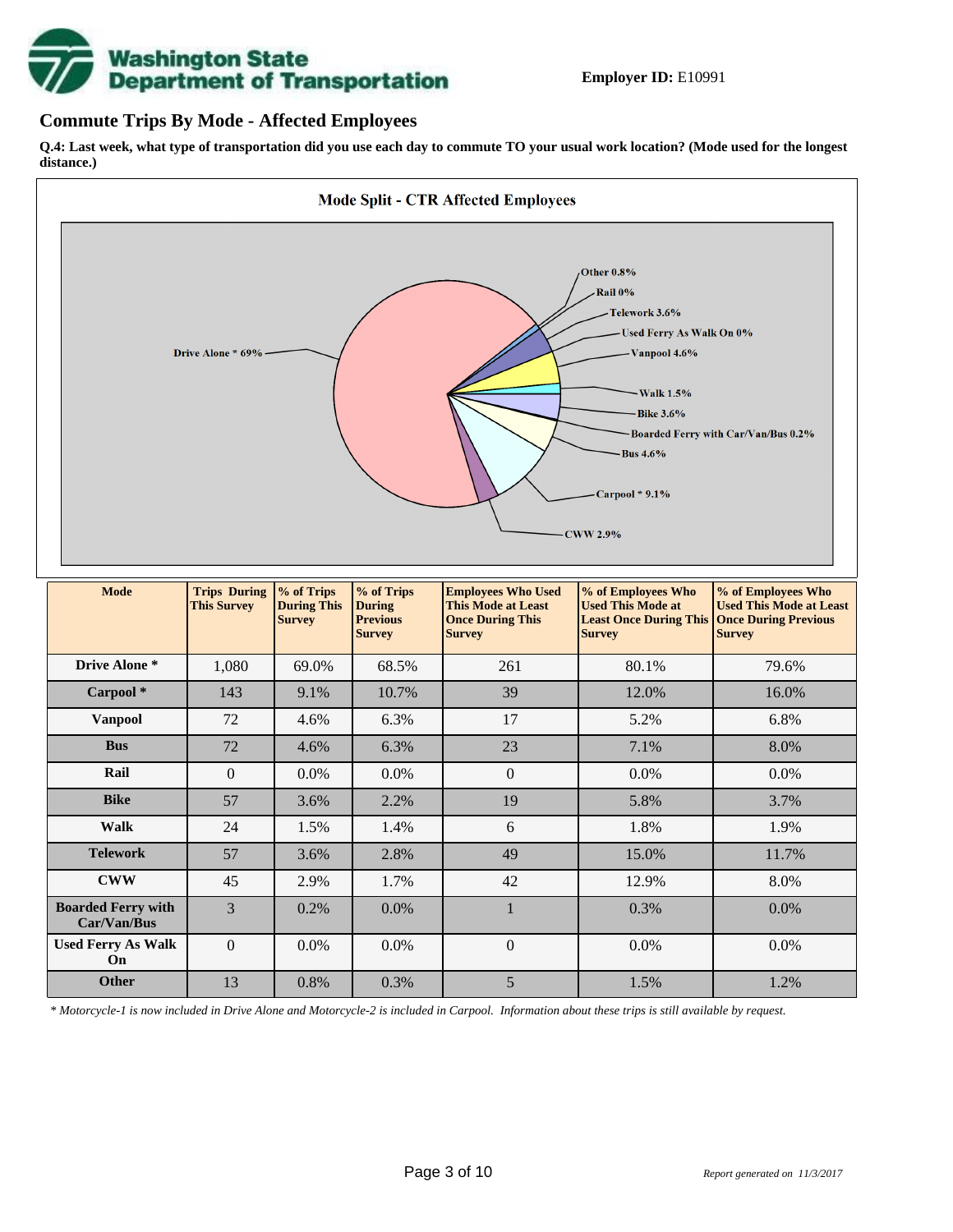

# **Alternative Modes - Number of Employees Who Used a Non-Drive Alone Mode:**

| <b>Non-Drive Alone</b><br><b>Number Of Days</b> | Exactly this $#$ of<br><b>Employees</b> | <b>Exactly this % of</b><br><b>Employees</b> | At least # of<br><b>Employees</b> | At least % of<br>employees |
|-------------------------------------------------|-----------------------------------------|----------------------------------------------|-----------------------------------|----------------------------|
| 0 Day                                           | 175                                     | 51%                                          | 340                               | 100%                       |
| 1 Days                                          | 58                                      | 17%                                          | 165                               | 49%                        |
| 2 Days                                          | 14                                      | 4%                                           | 107                               | 31%                        |
| 3 Days                                          | 17                                      | 5%                                           | 93                                | 27%                        |
| 4 Days                                          | 25                                      | 7%                                           | 76                                | 22%                        |
| 5 Days                                          | 50                                      | 15%                                          | 51                                | 15%                        |
| <b>6 or More Days</b>                           |                                         | 0%                                           |                                   | 0%                         |

## **Count by Occupancy of Carpools and Vanpools**

**Q.4 If you used a carpool or vanpool as part of your commute, how many people (age 16 or older) are usually in the vehicle?**

| <b>Ridesharing Occupancy</b> | <b>Mode</b> | <b>Response Count</b> |
|------------------------------|-------------|-----------------------|
| $2*$                         | Carpool     | 121                   |
| 3                            | Carpool     | 24                    |
| $\overline{\mathbf{4}}$      | Carpool     | $\boldsymbol{0}$      |
| 5                            | Carpool     | 1                     |
| >5                           | Carpool     | $\boldsymbol{0}$      |
| $<$ 5                        | Vanpool     | 11                    |
| 5                            | Vanpool     | 19                    |
| 6                            | Vanpool     | 18                    |
| 7                            | Vanpool     | 4                     |
| 8                            | Vanpool     | $\overline{4}$        |
| 9                            | Vanpool     | 14                    |
| 10                           | Vanpool     | $\boldsymbol{0}$      |
| 11                           | Vanpool     | $\boldsymbol{0}$      |
| 12                           | Vanpool     | $\overline{4}$        |
| 13                           | Vanpool     | $\boldsymbol{0}$      |
| 14                           | Vanpool     | $\overline{0}$        |
| >14                          | Vanpool     | $\boldsymbol{0}$      |

\* Motorcycle-2 counted with Carpool-2 for this table.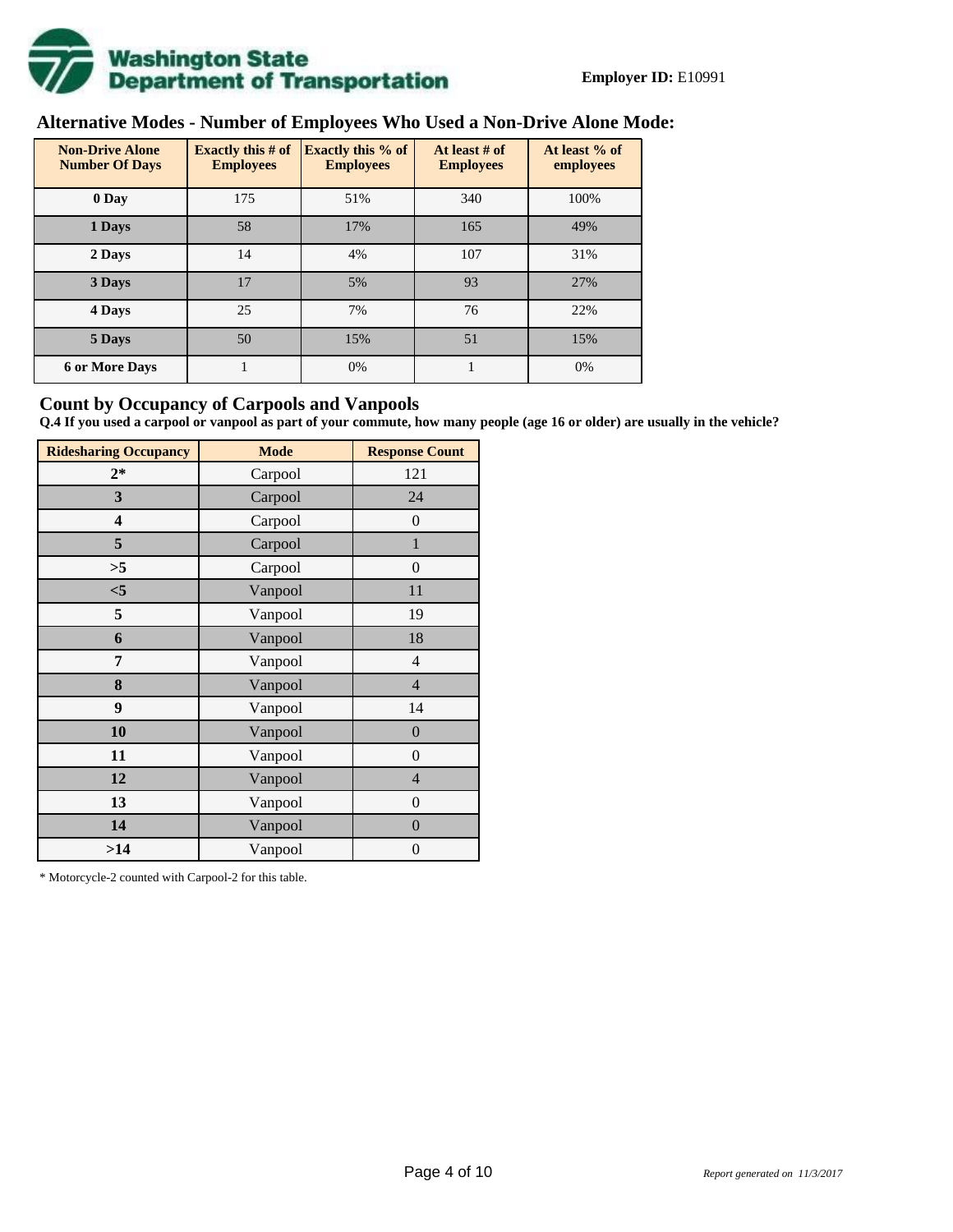

# **Reported Work Schedule - All Employees**

**Q.8 Which of the following best describes your work schedule?**

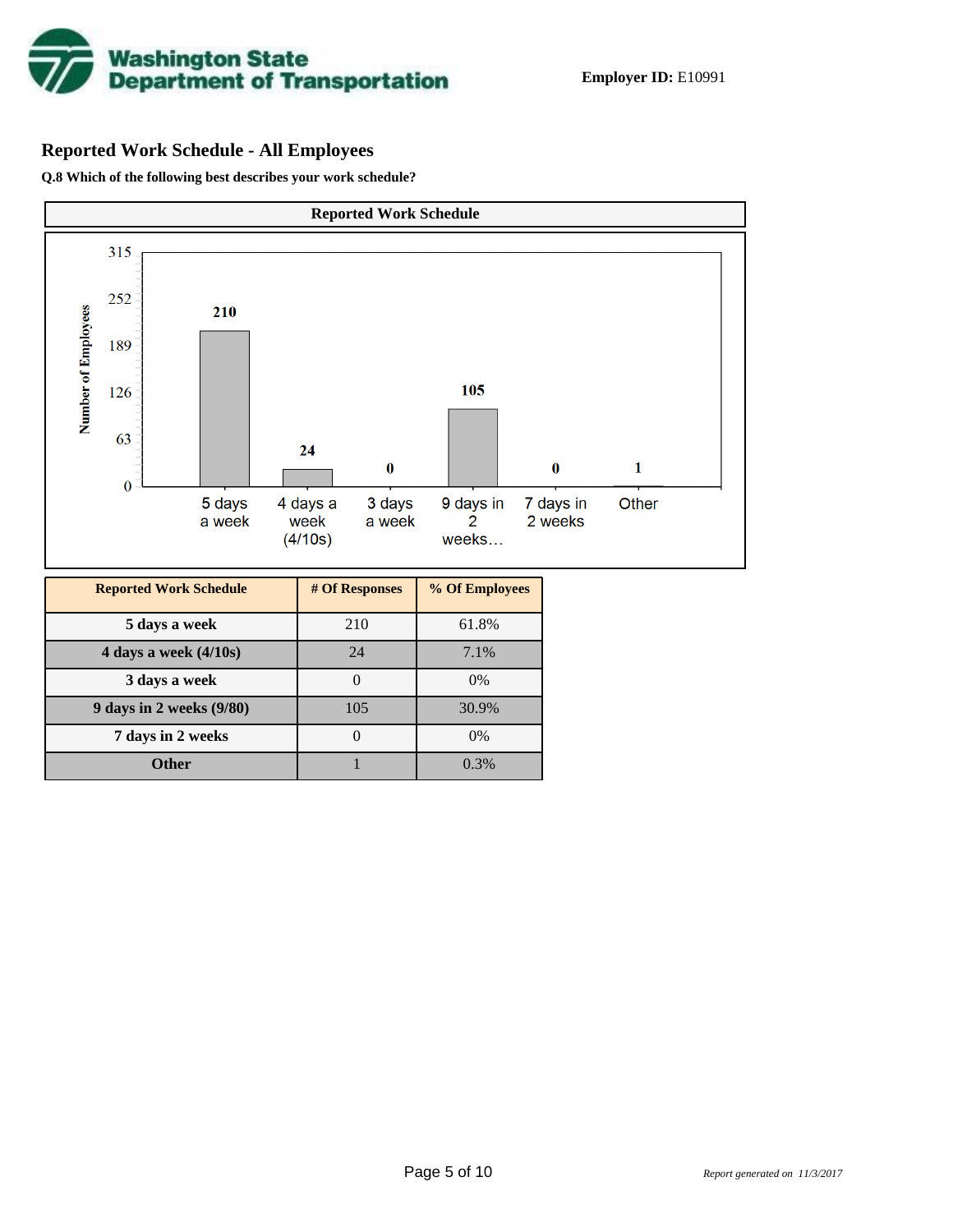

## **Parking and Telework**

**Q.9: On the most recent day that you drove alone to work, did you pay to park? (Mark "yes" if you paid that day, if you prepaid, if you are billed later, or if the cost of parking is deducted from your paycheck.)**



**Q.10: How many days do you typically telework?**

| <b>Telework Frequency</b>           | # of Responses | % of Responses |
|-------------------------------------|----------------|----------------|
| No Answer/Blank                     |                | $0.0\%$        |
| I don't telework                    | 174            | 51.2%          |
| Occasionally, on an as-needed basis | 106            | 31.2%          |
| 1-2 days/month                      | 18             | 5.3%           |
| 1 day/week                          | 33             | 9.7%           |
| 2 days/week                         | 8              | 2.4%           |
| 3 days/week                         |                | 0.3%           |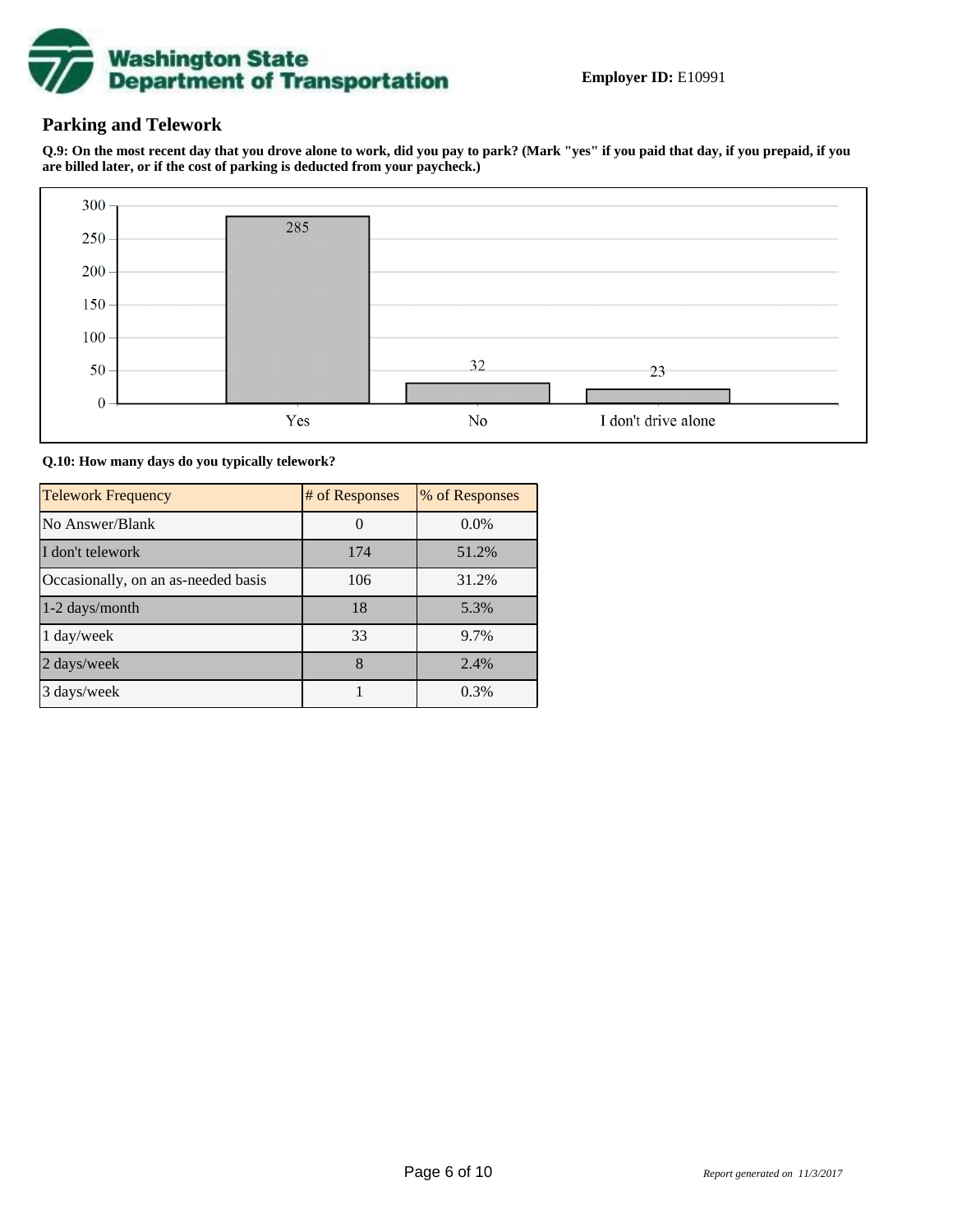

## **Reasons for driving alone to work/not driving alone to work**

**Q11. When you do not drive alone to work, what are the three most important reasons?**

| <b>Question Text</b>                                           | # of Responses | % of Responses |
|----------------------------------------------------------------|----------------|----------------|
| To save money                                                  | 98             | 16.8%          |
| I have the option of teleworking                               | 89             | 15.2%          |
| Personal health or well-being                                  | 67             | 11.5%          |
| Free or subsidized bus, train, vanpool pass or fare benefit    | 58             | 9.9%           |
| Cost of parking or lack of parking                             | 58             | 9.9%           |
| Environmental and community benefits                           | 53             | 9.1%           |
| Other                                                          | 51             | 8.7%           |
| Financial incentives for carpooling, bicycling or walking.     | 33             | 5.6%           |
| Driving myself is not an option                                | 26             | 4.4%           |
| Emergency ride home is provided                                | 18             | 3.1%           |
| Preferred/reserved carpool/vanpool parking is provided         | 17             | 2.9%           |
| To save time using the HOV lane                                | 11             | 1.9%           |
| I receive a financial incentive for giving up my parking space | 6              | 1.0%           |

#### **Q12. When you drive alone to work, what are the three most important reasons?**

| <b>Question Text</b>                                      | # of Responses | % of Responses |
|-----------------------------------------------------------|----------------|----------------|
| I like the convenience of having my car                   | 208            | 25.8%          |
| Riding the bus or train is inconvenient or takes too long | 199            | 24.7%          |
| Family care or similar obligations                        | 144            | 17.9%          |
| Other                                                     | 101            | 12.5%          |
| My commute distance is too short                          | 82             | 10.2%          |
| Bicycling or walking isn't safe                           | 28             | 3.5%           |
| My job requires me to use my car for work                 | 22             | 2.7%           |
| I need more information on alternative modes              | 21             | 2.6%           |
| There isn't any secure or covered bicycle parking         | $\theta$       | $0.0\%$        |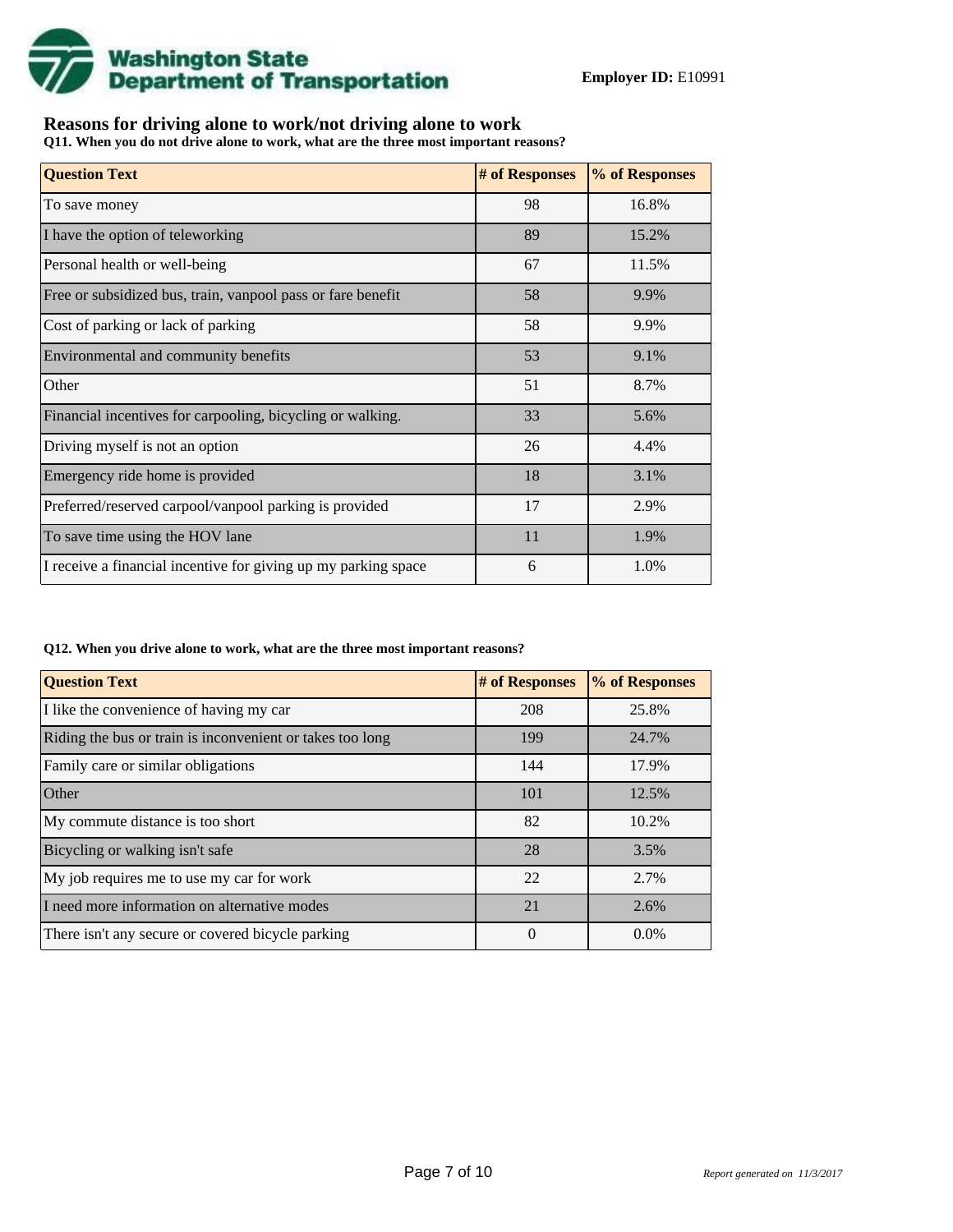

# **Commute Mode By ZipCode for All Employees**

**Q6. What is your home zip code?**

|               |                        |                            |                    | <b>Weekly Count of Trips By Mode</b> |                  |                  |                  |                  |                  |                  |                  |                  |                     |                  |                  |
|---------------|------------------------|----------------------------|--------------------|--------------------------------------|------------------|------------------|------------------|------------------|------------------|------------------|------------------|------------------|---------------------|------------------|------------------|
| Home Zip code | <b>Total Employees</b> | <b>Employee Percentage</b> | <b>Drive Alone</b> | Carpool                              | <b>Vanpool</b>   | Motorcycle       | <b>Bus</b>       | Train            | <b>Bike</b>      | <b>Walk</b>      | Telework         | <b>CWW</b>       | Ferry (Car/Van/Bus) | Ferry (walk-on)  | <b>Other</b>     |
| 98501         | 63                     | 18.53%                     | 222                | 12                                   | $\boldsymbol{0}$ | $\boldsymbol{0}$ | 8                | $\boldsymbol{0}$ | 23               | 20               | $\overline{7}$   | $6\,$            | $\mathbf{0}$        | $\boldsymbol{0}$ | $\boldsymbol{0}$ |
| 98512         | 32                     | 9.41%                      | 136                | $\overline{4}$                       | $\boldsymbol{0}$ | $\overline{2}$   | $\boldsymbol{0}$ | $\boldsymbol{0}$ | $\overline{0}$   | $\boldsymbol{0}$ | 5                | 6                | $\boldsymbol{0}$    | $\boldsymbol{0}$ | $\boldsymbol{0}$ |
| 98502         | 29                     | 8.53%                      | 100                | 14                                   | $\boldsymbol{0}$ | 3                | $\boldsymbol{0}$ | $\boldsymbol{0}$ | 11               | $\overline{4}$   | $\mathbf{1}$     | $\mathfrak{Z}$   | $\boldsymbol{0}$    | $\boldsymbol{0}$ | $\,1$            |
| 98513         | 28                     | 8.24%                      | 94                 | 23                                   | $\boldsymbol{0}$ | 3                | $\overline{4}$   | $\boldsymbol{0}$ | $\boldsymbol{0}$ | $\boldsymbol{0}$ | 6                | $\overline{4}$   | $\boldsymbol{0}$    | $\boldsymbol{0}$ | $\boldsymbol{0}$ |
| 98503         | $27\,$                 | 7.94%                      | 76                 | 16                                   | $\boldsymbol{0}$ | $\boldsymbol{0}$ | 15               | $\boldsymbol{0}$ | 12               | $\boldsymbol{0}$ | $\overline{4}$   | 3                | $\boldsymbol{0}$    | $\boldsymbol{0}$ | $\overline{4}$   |
| 98506         | 20                     | 5.88%                      | 68                 | 20                                   | $\boldsymbol{0}$ | $\boldsymbol{0}$ | $\mathbf{1}$     | $\boldsymbol{0}$ | $\overline{3}$   | $\boldsymbol{0}$ | $\mathbf{1}$     | 3                | $\boldsymbol{0}$    | $\boldsymbol{0}$ | $\sqrt{6}$       |
| 98516         | 16                     | 4.71%                      | 75                 | $\boldsymbol{0}$                     | $\boldsymbol{0}$ | $\boldsymbol{0}$ | $\boldsymbol{0}$ | $\boldsymbol{0}$ | 3                | $\boldsymbol{0}$ | $\boldsymbol{0}$ | $\mathbf{1}$     | $\boldsymbol{0}$    | $\boldsymbol{0}$ | $\boldsymbol{0}$ |
| 98584         | $11\,$                 | 3.24%                      | 33                 | 11                                   | $\boldsymbol{0}$ | $\boldsymbol{0}$ | $\boldsymbol{0}$ | $\boldsymbol{0}$ | $\overline{0}$   | $\boldsymbol{0}$ | 5                | $\boldsymbol{0}$ | $\boldsymbol{0}$    | $\boldsymbol{0}$ | $\boldsymbol{0}$ |
| 98589         | 9                      | 2.65%                      | 42                 | $\boldsymbol{0}$                     | $\boldsymbol{0}$ | $\boldsymbol{0}$ | $\boldsymbol{0}$ | $\boldsymbol{0}$ | $\boldsymbol{0}$ | $\boldsymbol{0}$ | $\mathbf{1}$     | $\overline{c}$   | $\boldsymbol{0}$    | $\boldsymbol{0}$ | $\boldsymbol{0}$ |
| 98498         | $\bf 8$                | 2.35%                      | 22                 | $\boldsymbol{0}$                     | $\boldsymbol{0}$ | $\boldsymbol{0}$ | 13               | $\boldsymbol{0}$ | $\overline{0}$   | $\boldsymbol{0}$ | $\mathbf{1}$     | $\overline{c}$   | $\boldsymbol{0}$    | $\boldsymbol{0}$ | $\boldsymbol{0}$ |
| 98531         | $\sqrt{6}$             | 1.76%                      | 14                 | $\boldsymbol{0}$                     | 14               | $\boldsymbol{0}$ | $\boldsymbol{0}$ | $\boldsymbol{0}$ | $\boldsymbol{0}$ | $\boldsymbol{0}$ | $\overline{2}$   | $\boldsymbol{0}$ | $\boldsymbol{0}$    | $\boldsymbol{0}$ | $\boldsymbol{0}$ |
| 98532         | $\sqrt{6}$             | 1.76%                      | 14                 | $\overline{2}$                       | $\,8\,$          | $\boldsymbol{0}$ | $\boldsymbol{0}$ | $\boldsymbol{0}$ | $\overline{0}$   | $\boldsymbol{0}$ | $\overline{2}$   | $\overline{2}$   | $\boldsymbol{0}$    | $\boldsymbol{0}$ | $\boldsymbol{0}$ |
| 98466         | $\overline{4}$         | 1.18%                      | 14                 | $\boldsymbol{0}$                     | $\overline{4}$   | $\boldsymbol{0}$ | $\boldsymbol{0}$ | $\boldsymbol{0}$ | $\boldsymbol{0}$ | $\boldsymbol{0}$ | $\mathbf{1}$     | $\mathbf{1}$     | $\boldsymbol{0}$    | $\boldsymbol{0}$ | $\boldsymbol{0}$ |
| 98467         | $\overline{4}$         | 1.18%                      | 16                 | $\boldsymbol{0}$                     | $\boldsymbol{0}$ | $\boldsymbol{0}$ | $\mathbf{1}$     | $\boldsymbol{0}$ | $\overline{0}$   | $\boldsymbol{0}$ | $\overline{2}$   | $\mathbf{1}$     | $\boldsymbol{0}$    | $\boldsymbol{0}$ | $\boldsymbol{0}$ |
| 98541         | $\overline{4}$         | 1.18%                      | 16                 | $\boldsymbol{0}$                     | $\overline{2}$   | $\boldsymbol{0}$ | $\boldsymbol{0}$ | $\boldsymbol{0}$ | $\boldsymbol{0}$ | $\boldsymbol{0}$ | $\mathbf{1}$     | $\mathbf{1}$     | $\boldsymbol{0}$    | $\boldsymbol{0}$ | $\boldsymbol{0}$ |
| 98374         | 3                      | $0.88\%$                   | $8\,$              | $\overline{4}$                       | $\boldsymbol{0}$ | $\mathbf{1}$     | $\boldsymbol{0}$ | $\boldsymbol{0}$ | $\mathbf{0}$     | $\boldsymbol{0}$ | $\mathbf{1}$     | $\boldsymbol{0}$ | $\boldsymbol{0}$    | $\boldsymbol{0}$ | $\boldsymbol{0}$ |
| 98409         | $\overline{3}$         | $0.88\%$                   | $10\,$             | $\boldsymbol{0}$                     | $\boldsymbol{0}$ | $\boldsymbol{0}$ | $\overline{4}$   | $\boldsymbol{0}$ | $\boldsymbol{0}$ | $\boldsymbol{0}$ | $\boldsymbol{0}$ | $\mathbf{1}$     | $\boldsymbol{0}$    | $\boldsymbol{0}$ | $\boldsymbol{0}$ |
| 98422         | $\overline{3}$         | 0.88%                      | 10                 | $\overline{0}$                       | 5                | $\overline{0}$   | $\overline{0}$   | $\boldsymbol{0}$ | $\overline{0}$   | $\boldsymbol{0}$ | $\boldsymbol{0}$ | $\boldsymbol{0}$ | $\boldsymbol{0}$    | $\boldsymbol{0}$ | $\overline{0}$   |
| 98557         | $\overline{3}$         | 0.88%                      | 5                  | 10                                   | $\boldsymbol{0}$ | $\boldsymbol{0}$ | $\boldsymbol{0}$ | $\boldsymbol{0}$ | $\overline{0}$   | $\boldsymbol{0}$ | $\boldsymbol{0}$ | $\boldsymbol{0}$ | $\boldsymbol{0}$    | $\boldsymbol{0}$ | $\boldsymbol{0}$ |
| 98576         | $\overline{3}$         | 0.88%                      | 8                  | $\boldsymbol{0}$                     | $\boldsymbol{0}$ | $\boldsymbol{0}$ | $\boldsymbol{0}$ | $\boldsymbol{0}$ | $\boldsymbol{0}$ | $\boldsymbol{0}$ | $\boldsymbol{0}$ | $\mathbf{1}$     | $\boldsymbol{0}$    | $\boldsymbol{0}$ | $\sqrt{2}$       |
| 98579         | $\overline{3}$         | 0.88%                      | 5                  | 9                                    | $\boldsymbol{0}$ | $\boldsymbol{0}$ | $\overline{0}$   | $\boldsymbol{0}$ | $\overline{0}$   | $\boldsymbol{0}$ | $\boldsymbol{0}$ | $\boldsymbol{0}$ | $\boldsymbol{0}$    | $\boldsymbol{0}$ | $\boldsymbol{0}$ |
|               | $\overline{2}$         | 0.59%                      | 10                 | $\overline{0}$                       | $\boldsymbol{0}$ | $\boldsymbol{0}$ | $\boldsymbol{0}$ | $\boldsymbol{0}$ | $\boldsymbol{0}$ | $\boldsymbol{0}$ | $\boldsymbol{0}$ | $\boldsymbol{0}$ | $\boldsymbol{0}$    | $\boldsymbol{0}$ | $\boldsymbol{0}$ |
| 98203         | $\overline{2}$         | 0.59%                      | $\overline{2}$     | $\overline{4}$                       | $\boldsymbol{0}$ | $\mathbf{0}$     | $\overline{0}$   | $\boldsymbol{0}$ | $\overline{0}$   | $\boldsymbol{0}$ | $\overline{2}$   | $\overline{2}$   | $\boldsymbol{0}$    | $\boldsymbol{0}$ | $\boldsymbol{0}$ |
| 98338         | $\overline{2}$         | 0.59%                      | 5                  | $\boldsymbol{0}$                     | $\boldsymbol{0}$ | $\boldsymbol{0}$ | 5                | $\boldsymbol{0}$ | $\boldsymbol{0}$ | $\boldsymbol{0}$ | $\boldsymbol{0}$ | $\boldsymbol{0}$ | $\boldsymbol{0}$    | $\boldsymbol{0}$ | $\boldsymbol{0}$ |
| 98375         | $\overline{2}$         | 0.59%                      | $8\,$              | $\boldsymbol{0}$                     | $\boldsymbol{0}$ | $\boldsymbol{0}$ | $\overline{0}$   | $\boldsymbol{0}$ | $\overline{0}$   | $\boldsymbol{0}$ | $\overline{2}$   | $\boldsymbol{0}$ | $\boldsymbol{0}$    | $\boldsymbol{0}$ | $\boldsymbol{0}$ |
| 98387         | $\overline{2}$         | 0.59%                      | 5                  | $\boldsymbol{0}$                     | 5                | $\boldsymbol{0}$ | $\boldsymbol{0}$ | $\boldsymbol{0}$ | $\boldsymbol{0}$ | $\boldsymbol{0}$ | $\boldsymbol{0}$ | $\boldsymbol{0}$ | $\boldsymbol{0}$    | $\boldsymbol{0}$ | $\boldsymbol{0}$ |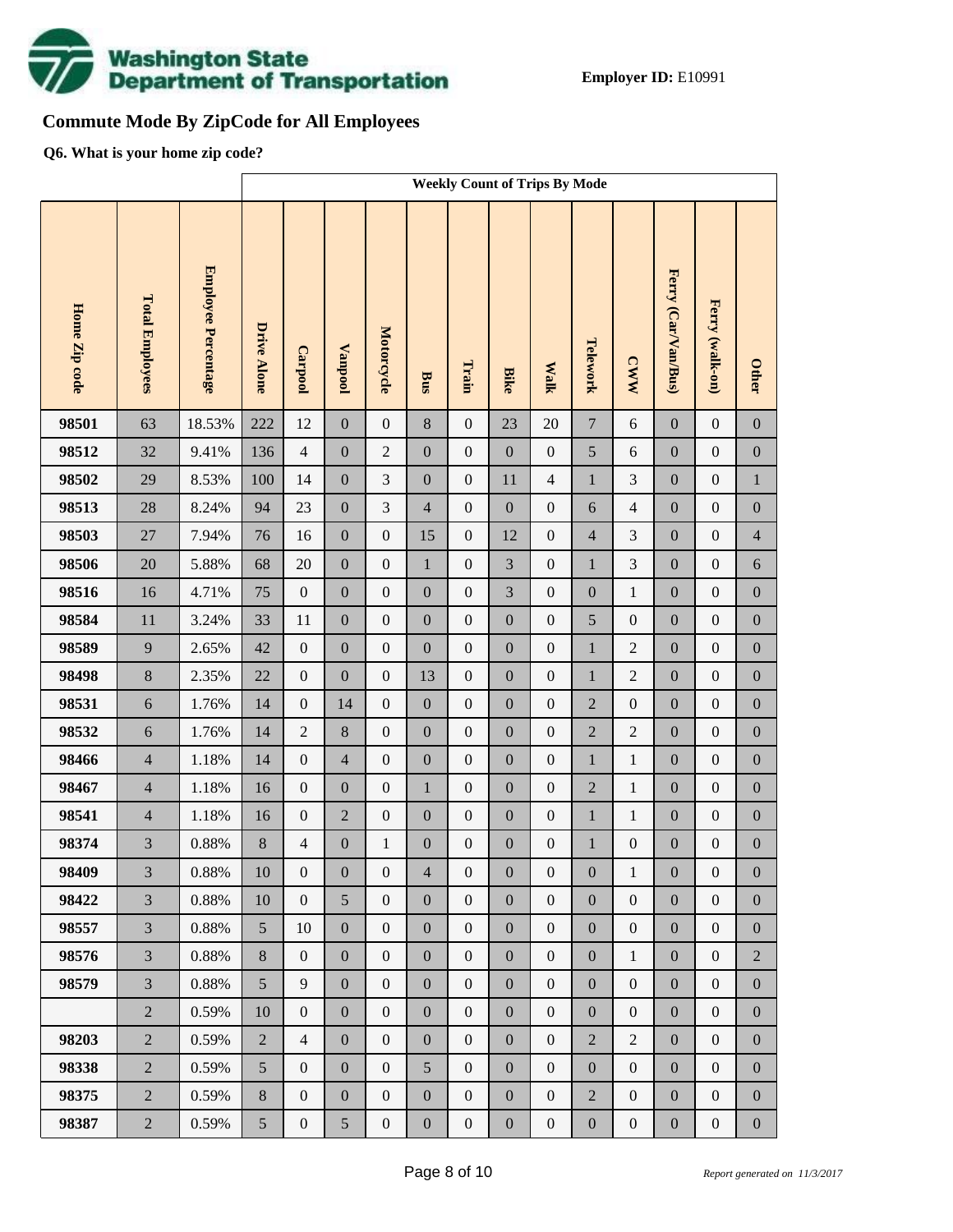

|               |                        |                     |                  | <b>Weekly Count of Trips By Mode</b> |                  |                   |                  |                  |                  |                  |                  |                  |                     |                  |                  |
|---------------|------------------------|---------------------|------------------|--------------------------------------|------------------|-------------------|------------------|------------------|------------------|------------------|------------------|------------------|---------------------|------------------|------------------|
| Home Zip code | <b>Total Employees</b> | Employee Percentage | Drive Alone      | Carpool                              | <b>Vanpool</b>   | <b>Motorcycle</b> | Bus              | Train            | <b>Bike</b>      | <b>Walk</b>      | Telework         | <b>CWW</b>       | Ferry (Car/Van/Bus) | Ferry (walk-on)  | <b>Other</b>     |
| 98388         | $\sqrt{2}$             | 0.59%               | $\overline{4}$   | $\overline{4}$                       | $\boldsymbol{0}$ | $\boldsymbol{0}$  | $\boldsymbol{0}$ | $\boldsymbol{0}$ | $\boldsymbol{0}$ | $\boldsymbol{0}$ | $\mathbf{1}$     | $\,1$            | $\boldsymbol{0}$    | $\boldsymbol{0}$ | $\boldsymbol{0}$ |
| 98404         | $\sqrt{2}$             | 0.59%               | $\sqrt{5}$       | $\boldsymbol{0}$                     | $\boldsymbol{0}$ | $\boldsymbol{0}$  | 5                | $\boldsymbol{0}$ | $\boldsymbol{0}$ | $\boldsymbol{0}$ | $\boldsymbol{0}$ | $\boldsymbol{0}$ | $\boldsymbol{0}$    | $\boldsymbol{0}$ | $\boldsymbol{0}$ |
| 98405         | $\sqrt{2}$             | 0.59%               | $\mathfrak{Z}$   | $\boldsymbol{0}$                     | $\boldsymbol{0}$ | $\boldsymbol{0}$  | 5                | $\boldsymbol{0}$ | $\boldsymbol{0}$ | $\boldsymbol{0}$ | $\mathbf{1}$     | $\boldsymbol{0}$ | $\boldsymbol{0}$    | $\boldsymbol{0}$ | $\boldsymbol{0}$ |
| 98407         | $\sqrt{2}$             | 0.59%               | $\sqrt{6}$       | $\,1$                                | 3                | $\boldsymbol{0}$  | $\boldsymbol{0}$ | $\boldsymbol{0}$ | $\boldsymbol{0}$ | $\boldsymbol{0}$ | $\boldsymbol{0}$ | $\boldsymbol{0}$ | $\boldsymbol{0}$    | $\boldsymbol{0}$ | $\boldsymbol{0}$ |
| 98597         | $\sqrt{2}$             | 0.59%               | $8\,$            | $\boldsymbol{0}$                     | $\boldsymbol{0}$ | $\boldsymbol{0}$  | $\boldsymbol{0}$ | $\boldsymbol{0}$ | $\boldsymbol{0}$ | $\boldsymbol{0}$ | $\,1$            | $\boldsymbol{0}$ | $\boldsymbol{0}$    | $\boldsymbol{0}$ | $\boldsymbol{0}$ |
| 98003         | $\,1$                  | 0.29%               | $\mathbf{1}$     | $\boldsymbol{0}$                     | 3                | $\boldsymbol{0}$  | $\boldsymbol{0}$ | $\boldsymbol{0}$ | $\boldsymbol{0}$ | $\boldsymbol{0}$ | $\mathbf{1}$     | $\boldsymbol{0}$ | $\boldsymbol{0}$    | $\boldsymbol{0}$ | $\boldsymbol{0}$ |
| 98012         | $\mathbf 1$            | 0.29%               | $\boldsymbol{0}$ | 3                                    | $\boldsymbol{0}$ | $\boldsymbol{0}$  | $\boldsymbol{0}$ | $\boldsymbol{0}$ | $\boldsymbol{0}$ | $\boldsymbol{0}$ | $\,1$            | $\mathbf{1}$     | $\boldsymbol{0}$    | $\boldsymbol{0}$ | $\boldsymbol{0}$ |
| 98021         | $\,1$                  | 0.29%               | $\boldsymbol{0}$ | $\boldsymbol{0}$                     | $\overline{4}$   | $\boldsymbol{0}$  | $\boldsymbol{0}$ | $\boldsymbol{0}$ | $\boldsymbol{0}$ | $\boldsymbol{0}$ | $\boldsymbol{0}$ | $\boldsymbol{0}$ | $\boldsymbol{0}$    | $\boldsymbol{0}$ | $\boldsymbol{0}$ |
| 98022         | $\mathbf 1$            | 0.29%               | $\mathfrak{S}$   | $\boldsymbol{0}$                     | $\boldsymbol{0}$ | $\boldsymbol{0}$  | $\boldsymbol{0}$ | $\boldsymbol{0}$ | $\boldsymbol{0}$ | $\boldsymbol{0}$ | $\boldsymbol{0}$ | $\boldsymbol{0}$ | $\boldsymbol{0}$    | $\boldsymbol{0}$ | $\boldsymbol{0}$ |
| 98045         | $\,1$                  | 0.29%               | $\overline{4}$   | $\boldsymbol{0}$                     | $\boldsymbol{0}$ | $\boldsymbol{0}$  | $\boldsymbol{0}$ | $\boldsymbol{0}$ | $\boldsymbol{0}$ | $\boldsymbol{0}$ | $\boldsymbol{0}$ | $\mathbf{1}$     | $\boldsymbol{0}$    | $\boldsymbol{0}$ | $\boldsymbol{0}$ |
| 98057         | $\mathbf 1$            | 0.29%               | $\boldsymbol{0}$ | $\boldsymbol{0}$                     | $\overline{4}$   | $\boldsymbol{0}$  | $\boldsymbol{0}$ | $\boldsymbol{0}$ | $\boldsymbol{0}$ | $\boldsymbol{0}$ | $\mathbf{1}$     | $\boldsymbol{0}$ | $\boldsymbol{0}$    | $\boldsymbol{0}$ | $\boldsymbol{0}$ |
| 98102         | $\,1$                  | 0.29%               | $\boldsymbol{0}$ | $\overline{c}$                       | $\boldsymbol{0}$ | $\boldsymbol{0}$  | $\boldsymbol{0}$ | $\boldsymbol{0}$ | $\boldsymbol{0}$ | $\boldsymbol{0}$ | $\sqrt{2}$       | $\boldsymbol{0}$ | $\boldsymbol{0}$    | $\boldsymbol{0}$ | $\boldsymbol{0}$ |
| 98116         | $\mathbf 1$            | 0.29%               | $\sqrt{5}$       | $\boldsymbol{0}$                     | $\boldsymbol{0}$ | $\boldsymbol{0}$  | $\boldsymbol{0}$ | $\boldsymbol{0}$ | $\boldsymbol{0}$ | $\boldsymbol{0}$ | $\boldsymbol{0}$ | $\boldsymbol{0}$ | $\boldsymbol{0}$    | $\boldsymbol{0}$ | $\boldsymbol{0}$ |
| 98126         | $\,1$                  | 0.29%               | $\boldsymbol{0}$ | $\boldsymbol{0}$                     | 5                | $\boldsymbol{0}$  | $\boldsymbol{0}$ | $\boldsymbol{0}$ | $\boldsymbol{0}$ | $\boldsymbol{0}$ | $\boldsymbol{0}$ | $\boldsymbol{0}$ | $\boldsymbol{0}$    | $\boldsymbol{0}$ | $\boldsymbol{0}$ |
| 98198         | $\,1$                  | 0.29%               | $\boldsymbol{0}$ | $\boldsymbol{0}$                     | $\boldsymbol{0}$ | $\boldsymbol{0}$  | $\boldsymbol{0}$ | $\boldsymbol{0}$ | 5                | $\boldsymbol{0}$ | $\boldsymbol{0}$ | $\boldsymbol{0}$ | $\boldsymbol{0}$    | $\boldsymbol{0}$ | $\boldsymbol{0}$ |
| 98264         | $\,1$                  | 0.29%               | $\sqrt{4}$       | $\boldsymbol{0}$                     | $\boldsymbol{0}$ | $\boldsymbol{0}$  | $\boldsymbol{0}$ | $\boldsymbol{0}$ | $\boldsymbol{0}$ | $\boldsymbol{0}$ | $\boldsymbol{0}$ | $\boldsymbol{0}$ | $\boldsymbol{0}$    | $\boldsymbol{0}$ | $\boldsymbol{0}$ |
| 98303         | $\mathbf{1}$           | 0.29%               | $\boldsymbol{0}$ | $\boldsymbol{0}$                     | $\boldsymbol{0}$ | $\boldsymbol{0}$  | $\boldsymbol{0}$ | $\boldsymbol{0}$ | $\boldsymbol{0}$ | $\boldsymbol{0}$ | $\mathbf{1}$     | $\boldsymbol{0}$ | 3                   | $\boldsymbol{0}$ | $\boldsymbol{0}$ |
| 98321         | $\mathbf{1}$           | 0.29%               | $\mathfrak{S}$   | $\mathbf{0}$                         | $\overline{0}$   | $\mathbf{0}$      | $\mathbf{0}$     | $\boldsymbol{0}$ | $\boldsymbol{0}$ | $\mathbf{0}$     | $\boldsymbol{0}$ | $\boldsymbol{0}$ | $\boldsymbol{0}$    | $\mathbf{0}$     | $\mathbf{0}$     |
| 98328         | $\mathbf{1}$           | 0.29%               | $\mathfrak{S}$   | $\mathbf{0}$                         | $\mathbf{0}$     | $\boldsymbol{0}$  | $\boldsymbol{0}$ | $\boldsymbol{0}$ | $\boldsymbol{0}$ | $\boldsymbol{0}$ | $\boldsymbol{0}$ | $\boldsymbol{0}$ | $\boldsymbol{0}$    | $\boldsymbol{0}$ | $\boldsymbol{0}$ |
| 98335         | $\mathbf{1}$           | 0.29%               | $\boldsymbol{0}$ | $\mathbf{0}$                         | $\overline{4}$   | $\boldsymbol{0}$  | $\boldsymbol{0}$ | $\boldsymbol{0}$ | $\boldsymbol{0}$ | $\boldsymbol{0}$ | $\boldsymbol{0}$ | $\mathbf{1}$     | $\boldsymbol{0}$    | $\boldsymbol{0}$ | $\boldsymbol{0}$ |
| 98344         | $\mathbf{1}$           | 0.29%               | $\mathbf{1}$     | $\mathbf{0}$                         | $\overline{4}$   | $\boldsymbol{0}$  | $\boldsymbol{0}$ | $\boldsymbol{0}$ | $\boldsymbol{0}$ | $\boldsymbol{0}$ | $\boldsymbol{0}$ | $\boldsymbol{0}$ | $\boldsymbol{0}$    | $\boldsymbol{0}$ | $\boldsymbol{0}$ |
| 98360         | $\mathbf{1}$           | 0.29%               | $\boldsymbol{0}$ | $\mathbf{0}$                         | 5                | $\boldsymbol{0}$  | $\boldsymbol{0}$ | $\boldsymbol{0}$ | $\boldsymbol{0}$ | $\boldsymbol{0}$ | $\boldsymbol{0}$ | $\boldsymbol{0}$ | $\boldsymbol{0}$    | $\boldsymbol{0}$ | $\boldsymbol{0}$ |
| 98366         | $\mathbf{1}$           | 0.29%               | $\mathfrak{S}$   | $\mathbf{0}$                         | $\boldsymbol{0}$ | $\boldsymbol{0}$  | $\boldsymbol{0}$ | $\boldsymbol{0}$ | $\boldsymbol{0}$ | $\boldsymbol{0}$ | $\boldsymbol{0}$ | $\boldsymbol{0}$ | $\boldsymbol{0}$    | $\boldsymbol{0}$ | $\boldsymbol{0}$ |
| 98372         | $\mathbf{1}$           | 0.29%               | $\boldsymbol{0}$ | $\mathbf{0}$                         | $\overline{4}$   | $\boldsymbol{0}$  | $\boldsymbol{0}$ | $\boldsymbol{0}$ | $\boldsymbol{0}$ | $\boldsymbol{0}$ | $\boldsymbol{0}$ | $\mathbf{1}$     | $\boldsymbol{0}$    | $\boldsymbol{0}$ | $\boldsymbol{0}$ |
| 98373         | $\mathbf{1}$           | 0.29%               | $\mathfrak{S}$   | $\mathbf{0}$                         | $\mathbf{0}$     | $\boldsymbol{0}$  | $\boldsymbol{0}$ | $\boldsymbol{0}$ | $\boldsymbol{0}$ | $\boldsymbol{0}$ | $\boldsymbol{0}$ | $\boldsymbol{0}$ | $\boldsymbol{0}$    | $\boldsymbol{0}$ | $\boldsymbol{0}$ |
| 98390         | $\mathbf{1}$           | 0.29%               | $\overline{2}$   | $\mathbf{0}$                         | $\mathbf{0}$     | $\boldsymbol{0}$  | 3                | $\boldsymbol{0}$ | $\boldsymbol{0}$ | $\boldsymbol{0}$ | $\boldsymbol{0}$ | $\boldsymbol{0}$ | $\boldsymbol{0}$    | $\boldsymbol{0}$ | $\boldsymbol{0}$ |
| 98391         | $\mathbf{1}$           | 0.29%               | $\overline{4}$   | $\mathbf{0}$                         | $\mathbf{0}$     | $\boldsymbol{0}$  | $\boldsymbol{0}$ | $\boldsymbol{0}$ | $\boldsymbol{0}$ | $\boldsymbol{0}$ | $\mathbf{1}$     | $\boldsymbol{0}$ | $\boldsymbol{0}$    | $\boldsymbol{0}$ | $\boldsymbol{0}$ |
| 98406         | $\mathbf{1}$           | 0.29%               | $\overline{4}$   | $\mathbf{0}$                         | $\boldsymbol{0}$ | $\boldsymbol{0}$  | $\boldsymbol{0}$ | $\boldsymbol{0}$ | $\boldsymbol{0}$ | $\boldsymbol{0}$ | $\boldsymbol{0}$ | $\boldsymbol{0}$ | $\boldsymbol{0}$    | $\boldsymbol{0}$ | $\boldsymbol{0}$ |
| 98408         | $\mathbf{1}$           | 0.29%               | $\overline{4}$   | $\boldsymbol{0}$                     | $\boldsymbol{0}$ | $\boldsymbol{0}$  | $\boldsymbol{0}$ | $\boldsymbol{0}$ | $\boldsymbol{0}$ | $\boldsymbol{0}$ | $\boldsymbol{0}$ | $\boldsymbol{0}$ | $\boldsymbol{0}$    | $\boldsymbol{0}$ | $\boldsymbol{0}$ |